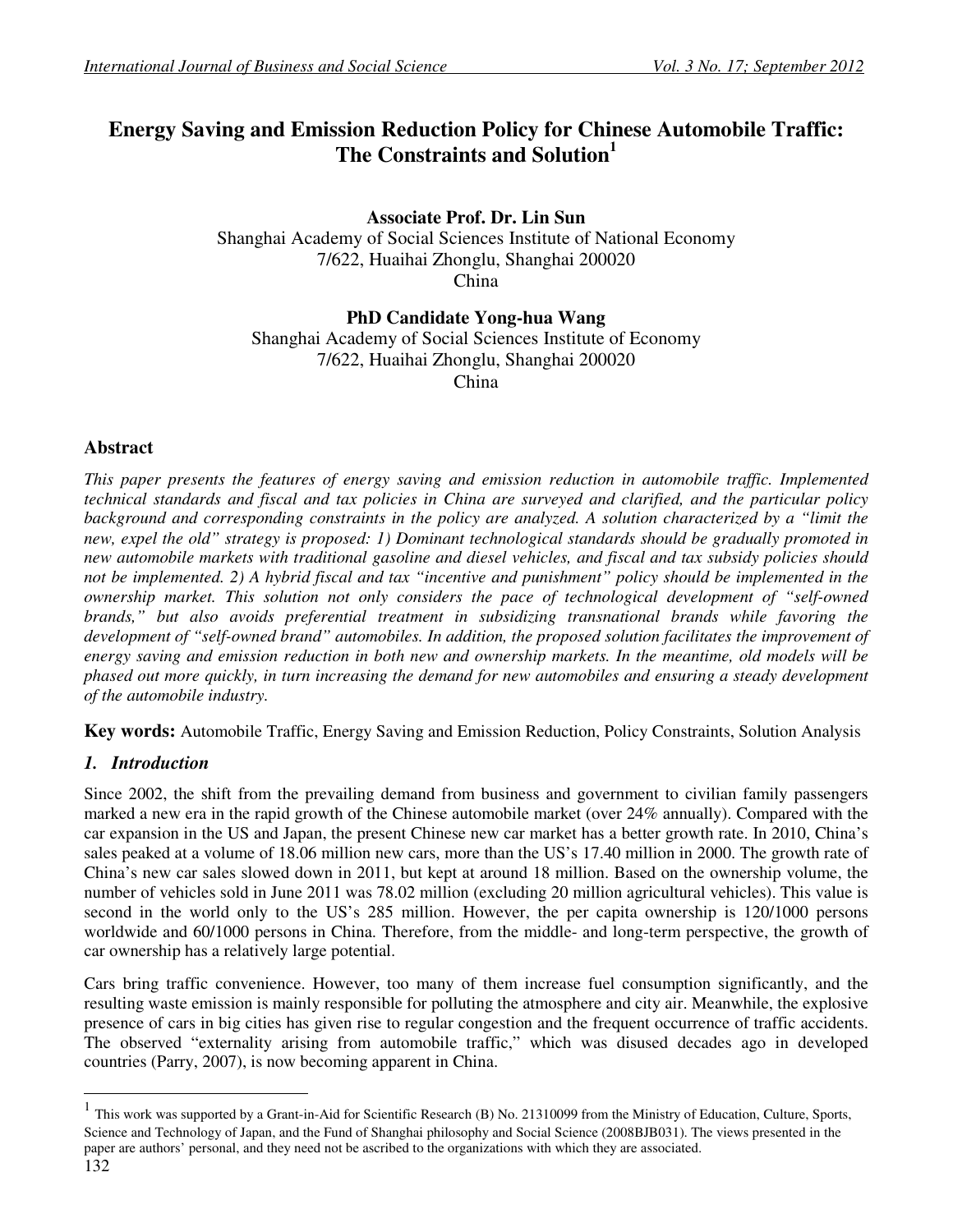In recent years, Chinese governments designed and implemented a series of policies and measures to relieve this externality based on the experience of developed countries. Nevertheless, an efficient and overall policy system is yet to be established. China will have to take on the economic and social challenge posed by the "externality arising from automobile traffic" in the near future. Wu (2008) analyzed China's traffic policy, and pointed out the importance of designing policies incorporating both technological regulation and fiscal and tax measures. Sun (2011) surveyed and evaluated the policies regarding the externality in energy saving and emission reduction in automobile traffic, congestion, and safety. He also explored the problems and directions in building up a systematic policy. Yao et al. (2011) also discussed the development of low-carbon vehicles in China.

No country can avoid the distinct features related to energy saving and emission reduction in automobile traffic. In China, in particular, the recognized special policy background can deter the creation of an efficient and overall policy system. The present paper focuses on one of the issues on "externality of automobile traffic," energy saving and emission reduction in automobile traffic; articulates its distinct features; surveys and clarifies implemented technical standards and financing/taxing policies in China; analyzes the special Chinese policy background and major constraints hindering the efficient and overall policy system; and explores the corresponding policy suggestions.

## *2. Distinct Features in Energy Saving and Emission Reduction in Automobile Traffic*

Massive automobile traffic means mobility convenience. More than that, its features bring unavoidable multilevel environmental problems. Policies to relieve environmental problems are highly related to the automobile life cycle and the extensive concern caused by automobile traffic.

## **2.1 Multi-Level Environmental Problems Arising from Automobile Traffic**

The environmental externality caused by automobile traffic can be pinpointed on multi-levels and in various forms. Environmental protection concerns the approaches to saving energy and developing an energy substitute. Local and regional environment concerns are about the air pollution caused by auto-produced emission, such as nitrogen oxides, hydrocarbon, carbon monoxide, particulate matters, and acid rain caused by sulfur dioxide. Global environment concerns are about the effects of global warming due to the carbon dioxide from automobile traffic.

## **2.2 Relationship of Energy Saving and Emission Reduction and Vehicle Life Cycle**

The environmental problems of automobile traffic stem from fossil fuel consumption, which is associated with the volume of car ownership, fuel consumption, emission performance, activities related to automobile products, including R&D, production, owning, driving and scrapping, and the stages covering the automobile's life cycle. During driving, automobile traffic is the key step in which fuel is consumed and emission is produced. Therefore, energy saving and emission reduction in automobile traffic should cover every stage in an automobile's life cycle, technically and managerially. Qualitative and quantitative measures should be pooled together to construct and evaluate an overall policy on energy saving and emission reduction in automobile traffic (Yang et al., 2009).

## **2.3 Extensive Coverage of the Effect of Automobile Traffic**

Massive automobile traffic means a large prosperous automobile industry with an integrated system, including R&D, production, sales, owning, driving, and repairing and scrapping. It also means great demand on upstream industries such as steel, chemistry, and electronics. In the meantime, automobile traffic is widely related to social and economic aspects. Automobile traffic has great implications in the Chinese economic growth, employment, and taxation. The abovementioned issues can be found extensively worldwide. Thus, in the past years, developed countries have been spending much effort on constructing an overall policy system, including laws, technical standards, fiscal and tax measures, and so on, in a bid to obtain a balance among economical property, convenience, and environmental externality of automobile traffic for sustainable development.

## *3. Already Implemented Measures for Energy Saving and Emission Reduction in Automobile Traffic in China*

In recent years, the Chinese government has designed and implemented a series of measures that will relieve the "externality in automobile traffic" with reference to the experience of developed countries. Relevant technical standards of energy saving and emission reduction are still underway, whereas the specific policies targeted for fiscal and tax concerns are not well established. Generally, China still has no overall policy system.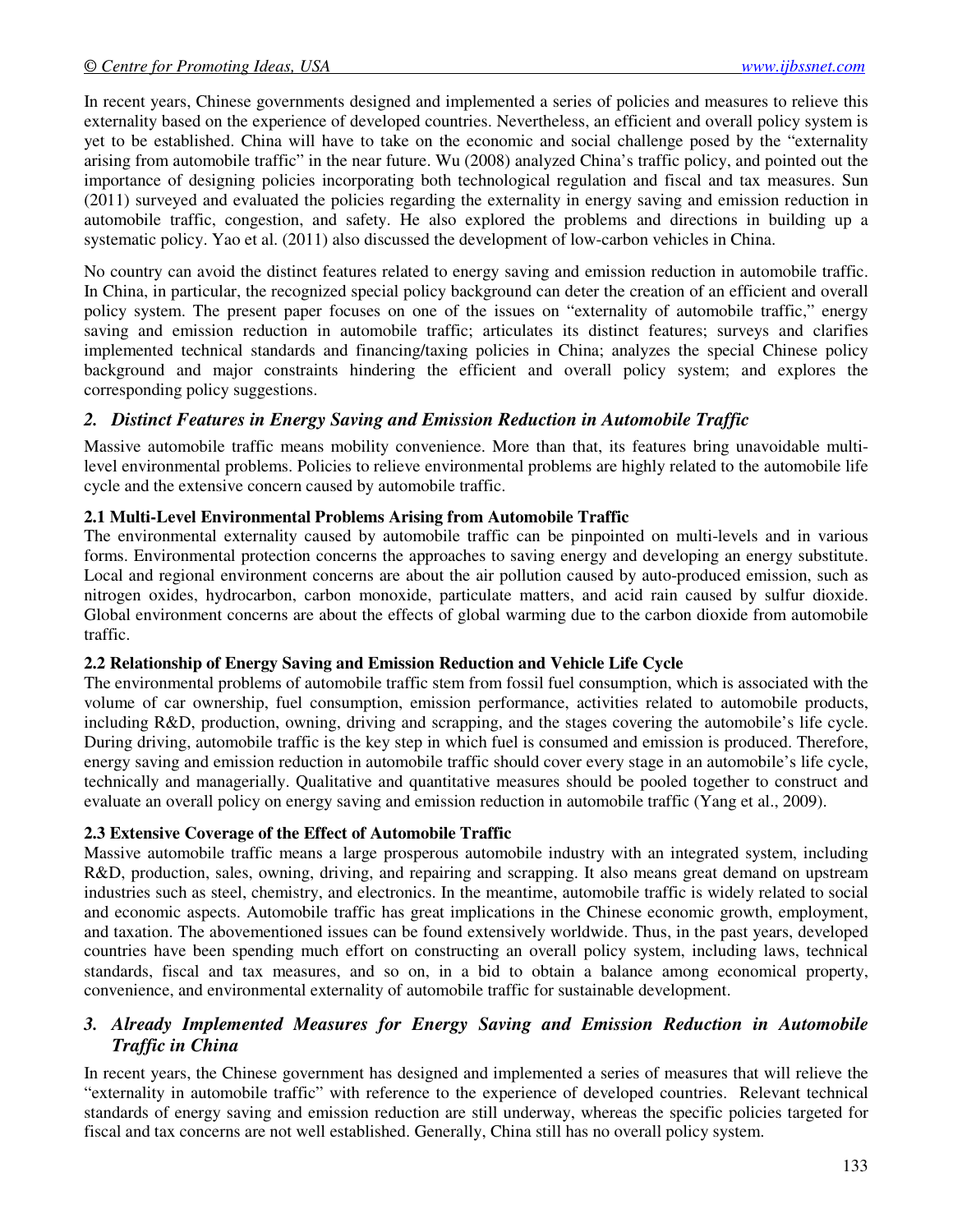## **3.1 Technical Standards of Energy Saving and Emission Reduction in Automobile Traffic**

## **3.1.1 Technical Standards**

In May 2004, China published a development policy for the automobile industry that initially came up with a numerical goal of automobile oil consumption; that is, "by 2010, the standard of oil consumption for passenger cars shall be promoted by over 15% against 2003." In October 2004, for the goal to be met, a standard of "Limits on Fuel Consumption for Passenger Cars" was published toward the first and second stages. For new certified cars, the first stage would take effect on July 1, 2005 and the second stage was set for August 1, 2008. For cars being manufactured, the first stage took effect on July 1, 2006 and the second stage was on January 1, 2009. In July 2007, a standard of the "Limit on Fuel Consumption for Light Commercial Vehicle" specific to the first and second stages was published. Newly certified basic types and their variants should comply with the limit values of the first stage starting February 1, 2008. All vehicles to which the standard applies should comply with the limit value of the second stage. The publicity of fuel consumption was institutionalized for newly certified and already certified vehicles. After the implementation of the limit value for the first and second stages, by the end of 2009, over 800 types were canceled for not complying with the standard.

As for the third stage standard of limit value, the Chinese authority made a substantial adjustment that shifted the single-type fuel consumption standard to a corporate average fuel economy (CAFÉ) adopted by the US. The adjustment aimed to control car fuel consumption and avoid interfering with the production of different car types and fuel consumption levels. This system has a prerequisite in that car companies may produce different sizes and types that, as expected, would be introduced in 2012 and put into full use in 2015. In June 2007, China also published the "National Plan to Deal with Climate Change," which emphasizes the greenhouse gas mitigation and sets out basic principles, key mitigation fields, total mitigation goal, and corresponding measures. Therefore, the third stage standard of car fuel consumption limit value considered CO2.

### **3.1.2 Emission Standard of Vehicle Pollutants**

The vehicle pollutant limit standard came before the fuel consumption standard. In the 1990s, the law on atmosphere pollution protection and the pollution aversion policy for motor vehicles were established and implemented. However, the European emission standard system for specific vehicle types was not introduced until 1999. In April 2001, an equivalent of the European vehicle emission standard was published as the "Limits and measurement methods for emissions of pollutants from light duty vehicles (I)." In July 2004, its second stage version (II) was published. In July 2005, its third and fourth versions (III, IV) were published. In January 2007, the "Limits and measurement methods for exhausts from compression ignition and gas fuelled positive ignition engines of vehicles" (III, IV, V) gradually replaced the preceding versions. Later, the time tables of implementation for middle and heavy duty, heavy duty, motor cycle, agricultural vehicles were published on a case to case basis. On implementing the scheduling of time tables, big cities such as Beijing, Shanghai, and Guangzhou were picked as pioneers. Other cities and regions then followed suit. As of 2011, the passenger car standards were positioned differently, such as the fifth stage in Beijing, the fourth stage in Shanghai, the fourth stage in Guangzhou, and the third stage in other areas. In general, China started the vehicle emission limit later than developed countries, but proceeded at a faster pace. Europe took 27 years to reach standard III, whereas China is expected to do the same in 17 to 19 years. In addition, the emission standards between China and Europe had a gap of nine years in 2001, which was expectedly shortened to six years by 2010 (Sun, 2011). Among the developing countries, the Chinese emission regulation standard was moving forward fast.

### **3.2 Perspective of Fiscal and Tax Policies toward Energy Saving and Emission Reduction in Automobile Traffic**

To date, except for the small quantity of hybrid electric vehicle (HEV), electric auto (EV), fuel battery auto (FEV), and so on left out of mass production, China has not established institutionalized and systematic fiscal and tax measures that dwell on incentive and punishment for traditional internal combustion engine vehicles. Before the implementation of the second stage emission standard, the Chinese government initiated a consumption tax cut for light vehicles complying with the second stage standard ahead of the deadline.

Specifically, from January 2000 to December 31, 2003, light vehicles complying with the European II standard had a 30% consumption tax exemption rate. A total of 42 companies and 1043 vehicle types enjoyed the tax cut, which amounted to 8 billion Yuan.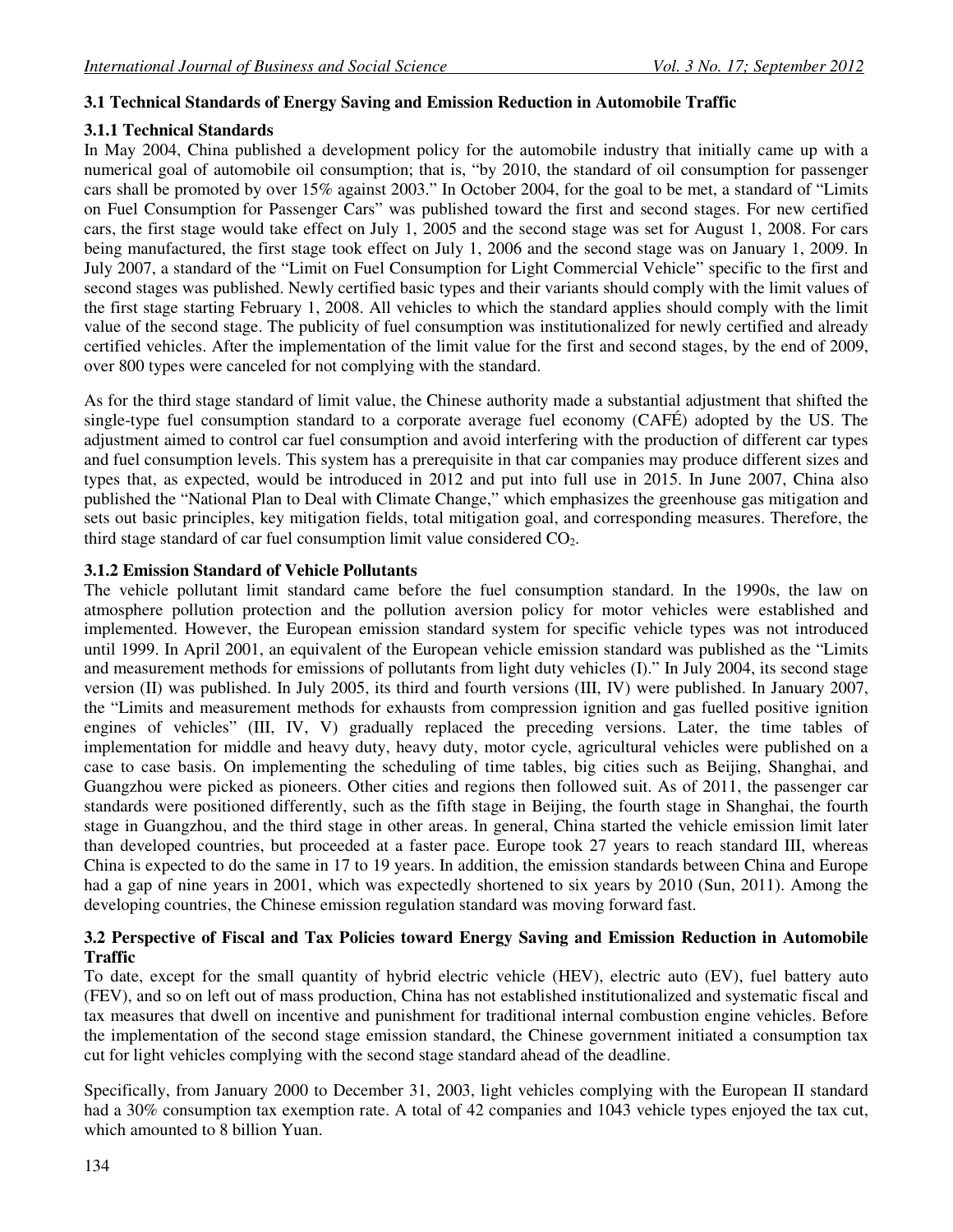In 2006 and 2008, an automobile consumption rate reform was executed to add tax to big emission vehicles and reduce tax to small emission ones. In April 2006, a consumption tax rate was readjusted for the first time by reducing the tax rate for emissions below 1.5 L, retaining the tax rate for emissions between 1.5 and 2.0 L, and increasing on a large scale those with big emissions, especially those above 3.0 L. The second amendment happened in September 2008, featuring a bigger scale of increase in the tax rate against emissions above 3.0 L and a certain degree of reduction against emissions below 1.0 L. Nevertheless, the abovementioned measures are not general cases, with most of the fiscal and tax policies mainly intended to prompt the automobile industry as a stimulus or to streamline the tax system. Thus, only an indirect effect may be attributed to these polices for the purpose of energy saving and emission reduction in automobile traffic.

Meanwhile, the financial crisis was taking the world by storm and affecting China, too. The sustainable development of the Chinese automobile market slowed down and even experienced negative growth. Under such circumstances, in which both export and domestic demands were weak, the government put forward a series of active policies to maintain the economic growth and employment in early 2009. These policies included an increase in the domestic demand, an adjustment of the industry structure, and an assurance of economic growth. A quantitative ease of monetary and credit policy, and industry motivation plans, among others, were notable. As one of the pillars of major industries and as the workhorse that drives domestic demand, the automobile industry became the object in the plan for motivating industries. The automobile industry, therefore, gained relevant support for policies such as the one between March 1 and December 31, 2009, in which small emission vehicles below 1.6 L were levied a purchase tax of 5% (originally, 10%); rural residents were subsidized an especially assigned fiscal fund 5 billion Yuan in lump sum for purchases of minivans below 1.3 L or for swaps from triwheeled or low-speed cargo vehicles to light cargo vehicles; and the increasing fiscal subsidy was adjusted to abandon clunkers faster. All these policies lasted until the end of 2010. Thanks to these polices, the Chinese automobile market became the biggest worldwide, exceeding that of the US's when the market was extremely sluggish in 2009. In 2010, China had a sales volume of 18.06 million vehicles over the peak sales in the US. With the stimulus policies fading out, however, the growth of the Chinese automobile market began to slow down in 2011.

## **3.3 Policy Assessment**

The above fiscal and tax policies were aimed to stimulate the development of the automobile industry. As a side effect, they also promoted small emission vehicles and caused the abandonment of older types of vehicles. From the technical standard perspective, the automobile average fuel consumption in China has been increasing very fast in recent years. The emission limit regulation has been on the right track, narrowing the gap with that of developed countries. The average fuel consumption, however, is still very high compared with that of developed countries (David et al., 2009).

From the long-term perspective, the widespread development of clean energy vehicles such as hybrid, electric, fuel cell, bio-fuel vehicles, and others, is the most effective measure to reduce automobile pollutants. However, the development and market penetration of new technology are quite time consuming. The short-term perspective has the following alternative measures: 1) the most straightforward measure to cut fuel consumption and pollutants of mainstream automobiles in the market is to speed up the technical standards of energy saving and emission reduction of traditional automobiles; 2) guaranteed improvement of relevant technical standards will urge fuel producers to promote quality fuel and reduce its harmful ingredients; 3) major aid measures for energy saving and emission reduction in automobile traffic will boost the level of automobile traffic management, alleviate congestion in city streets, increase the average running speed, and raise the input to automobile traffic and efficiency; 4) the indispensable part to promote energy saving and emission reduction in automobile traffic will encourage consumers to buy low-emission new vehicle types, and establish institutionalized fiscal and tax policies to convey incentive or punishment. This way consumers will opt to abandon old vehicles with higher fuel consumption and emission. According to the "cost and benefit" assessment method, the abovementioned measures of necessity and appropriateness may be verified by the developed countries' experience (Greene et al., 1997; Litman & Eric, 2009).

As a matter of fact, these policies imply difficulty in design and practice caused by the different policy background of energy saving and emission reduction in automobile traffic China from that in key developed countries.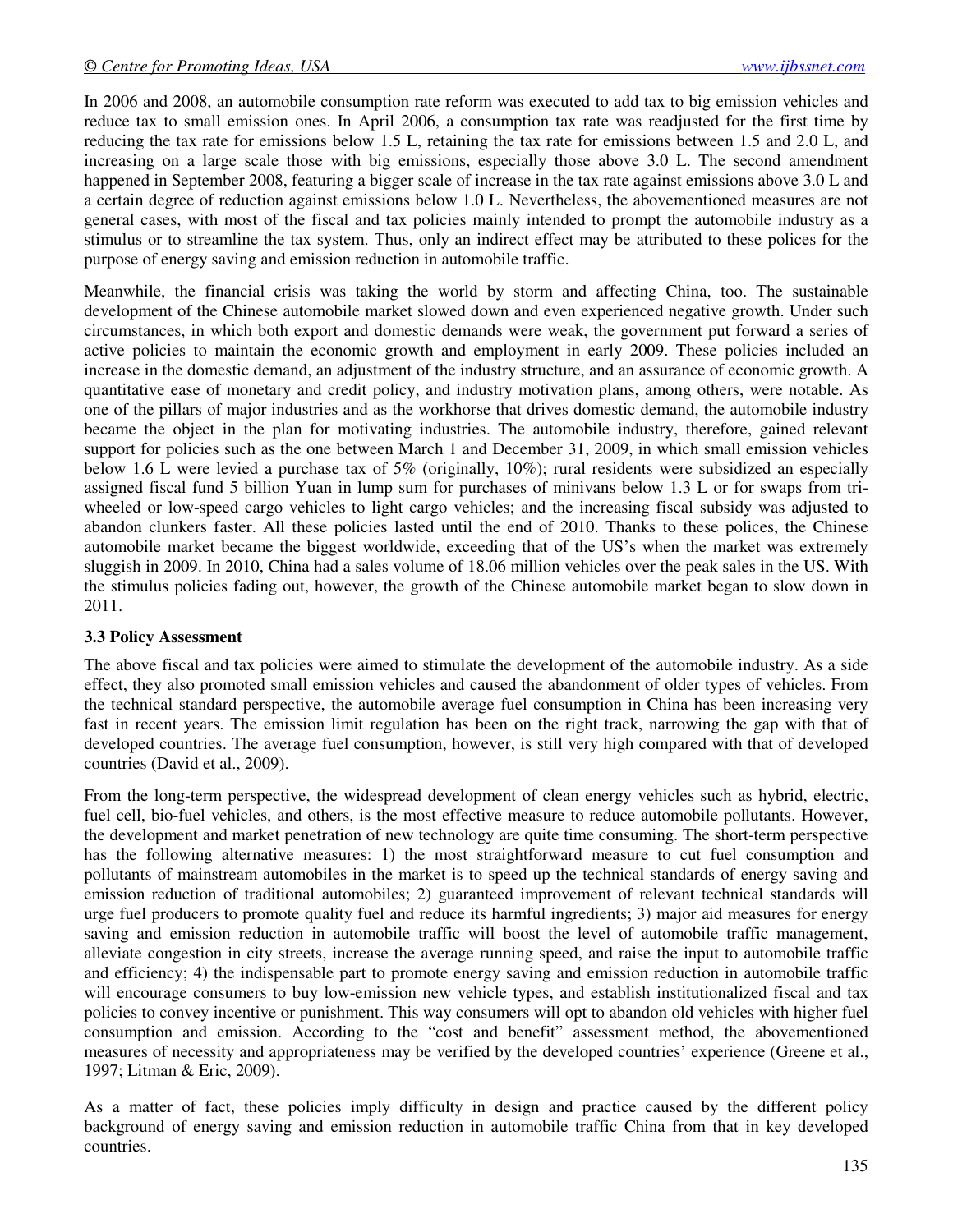### *4. Special Policy Background of Energy Saving and Emission Reduction in Automobile Traffic in China*

According to the experience of developed countries (Parry et al., 2007), the policy system of energy saving and emission reduction in automobile traffic mainly consists of two parts. The first one is the legalized and statutory rules and technical standards of the regulation policy. The second part consists of the fiscal and tax policy, including incentive and punishment. The two sets of policies well supplement each other. For example, in the US, companies that fail to match the CAFÉ standard will be fined, and consumers who purchase new vehicles with low technical standards will be charged with consumption tax. In Japan, companies that fail to match technical standards will be fined, and consumers who purchase new vehicles with a "low emission" certificate will be exempt from the tax purchase and owning (Liu, 2010). How these policies are formed is highly related to the policy background in developed countries. First, governments will not pay much attention to the technical difference among automobile companies because the technical gap is narrowing down; second, apart from the very fundamental future technology, companies apply the R&D of technology of energy saving and emission reduction in their automobiles. Therefore, in developed countries, the technical standards and fiscal and tax policies can be executed in a fast and efficient manner. A synchronous and high level of technical standards and active fiscal and tax policies must be taken to promote energy saving and emission reduction in Chinese automobile traffic. However, Chinese policy makers still face the following special background.

#### **4.1 China is still an Extension of the Automobile Industry**

In recent years, notwithstanding the dramatic extension of the automobile market volume, the automobile industry per se in China has remained in a stage of industry predevelopment. As mentioned earlier, the effect of the automobile industry on the Chinese economy is eminent and grows more important, regardless of whether it is considered to spur economic growth, tax, employment contribution, and technical improvement on the industries. China is a major manufacturing country, and its automobile industry needs to be cultivated to a comparatively large-scale and high technical level. Thus, the radical policy system, which is prejudicial to the development of the Chinese automobile industry, can hardly be formulated.

#### **4.2 China Needs to Cultivate and Develop its "Self-Owned Brands"**

China has a so-called extremely competitive automobile market, an effect of the early policy orientation of the "market for technology," All the large state-owned automobile companies are involved in joint ventures with the main world automobile giants. In the meantime, in response to the "self-development" policy, in recent years, an urgent concern for the government and the companies is to cultivate and develop "self-owned brand" automobiles. This problem implies the pursuit for the market of Chinese automobiles and the control over technology, as well as the hope for cultivating important export products in the future. The issue of how to reinforce "self-owned brand" automobiles within the WTO framework is avoidable for the current Chinese automobile industry. No policy can build a bigger and stronger automobile industry at the expense of its "self-owned brands."

#### **4.3 Special Property of Development Mechanism of the Automobile Industry**

For some historic reasons, a special property in the development mechanism of the Chinese automobile technology exists, including energy saving and emission reduction in automobile traffic (together with new energy automobiles). In China, generally, the national research institutes and universities as well as their joint programs (e.g., 863 programs) with state-owned companies assume the R&D of automobile technologies with their own intellectual properties, including fundamental and future technologies in which the government gives financial support.

## *5 .Constraints Binding the Formation of an Overall Policy System in China*

From the perspective of the combination of the special property of energy saving and emission reduction in automobile traffic, and the Chinese policy background, the process of formation of energy saving and emission reduction in automobile traffic incorporates relevant administrative departments, foreign parties, and Chinese parties of automobile industry joint ventures, private companies, automobile owners, and consumers of public traffics. Thus, this is a gaming process with constraints on the formation of an overall and effective policy system.

#### **5.1 Balance Between "Automobile Development" and Environmental Problems**

The progress taken by government departments is different. The departments strongly related to the automobile industry pay more attention to its driving force in the Chinese economy.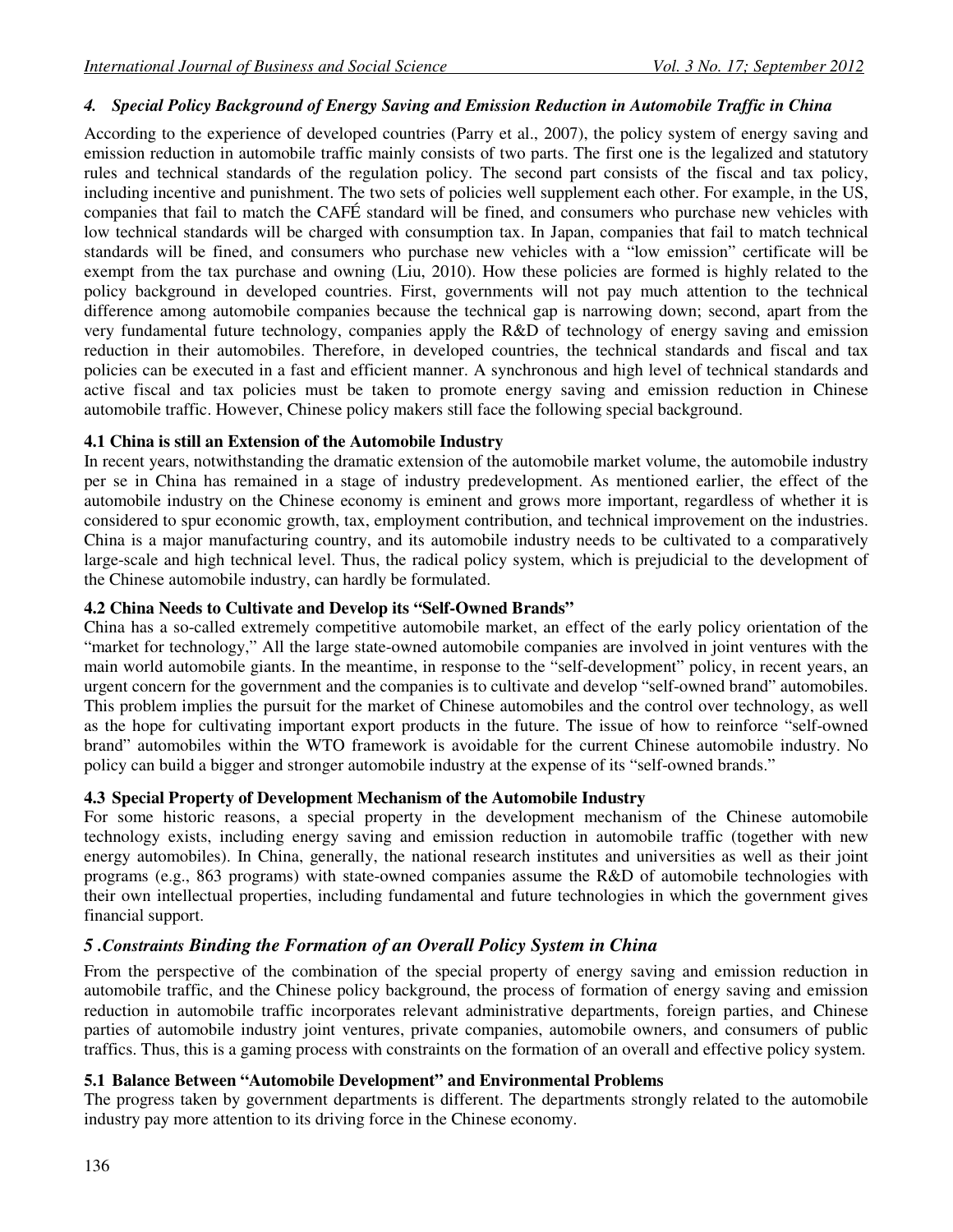They are committed to building a stronger and larger automobile industry, and are inclined to solving the energy saving and emission reduction problem while upgrading the industry and technology, promoting technical standards, and implementing fiscal and tax policies where "self-owned brands" are advanced. In contrast, the departments related to environmental protection are more concerned about environmental improvement. They tend to raise the technical standards and fiscal and tax polices of energy saving and emission reduction. In addition, the departments closely related to R&D give more emphasis on technologies with their own intellectual property because they take the middle- and long-term strategic vision on the policies. One notable example is the difference among these departments in influencing the definition and subsidy standard of Chinese new energy automobiles, particularly on how to treat the transnational companies' dominant hybrid automobiles. Naturally, these departments differ in their influence regarding the progress of policies.

#### **5.2 Environmental Problems**

Compared with transnational companies, Chinese "self-owned brands," particularly the brands of private companies, have experienced extensive drawbacks in technology and the recognition attributed to endowment. They may supersede to some extent due to some late mover advantage (Tian, 2010), but the disadvantage against the transnational companies in technology and brand cannot be ignored. In China, R&D with its own intellectual property is dominated by governments via the funded state and university institutes, and main state-owned automobile industries in the form of important scientific research programs. In the absence of the discussion of how the "market for technology" strategy performs, transnational companies clearly dominate R&D and the products launched in their joint ventures with Chinese state-owned companies. Thus, they are able to produce new products with the same technical standards of energy saving and emission reduction as those in their home countries. However, local companies with poor endowment, especially private companies, may find it a challenge to acquire the independent development of new technology. Therefore, similar to that in developed countries, regardless of the property of capital of the research entities and companies, the simple fiscal subsidy based on the technical level will face objections. Disregard of the technical gap between "self-owned brands" and transnational brands, and fast implementation of technical standards, especially in cases where only fiscal and tax policies are decided, as per the technical level, are unacceptable. The national strategy that insists on developing "self-owned brands" is notably influential in addressing the issues of environmental problems from automobile traffic.

## **5.3 Balance Between the Focal Point of Fiscal and Tax Policies and Environmental Problems**

Based on the life cycle of automobiles, fuel consumption and pollutant emission happens mainly in the process of driving. Thus, the most efficient and reasonable fiscal and tax policies should demonstrate the cost of driving. Increasing the cost of automobile use can make consumers buy energy-saving and environmentally friendly automobiles, and also stabilize the technical effort paid by automobile companies. Generally speaking, the focal point of the automobile-related tax of developed countries is placed on fuel tax in the process of use. In China, however, the focal point is placed on manufacturing and sales. This tax system does not have due efficiency on the development of the automobile industry and the energy saving and emission reduction of automobile traffic. Further increasing the cost of driving may also be difficult.

#### **5.3.1 Conflict between social vehicles (e.g., transport, private vehicles) and business vehicles**

The cost incurred by the purchase, use, and upkeep of business vehicles is borne by the fiscal budget. The increase in cost of driving can neither change the pattern of business vehicles nor motivate energy saving and emission reduction. Therefore, the further addition to the cost of driving will increase the expense of fiscal fund given the big scale of business vehicles. Certainly, while the business vehicles are reduced steadily and gradually, the percentage of "self-owned brand" business vehicles can be managed to show the support given to "self-owned brands."

#### **5.3.2 Cost of use of social vehicles**

Currently, social vehicles pay extra charges, e.g., road toll, apart from fuel expenses. The per kilometer cost for a social vehicle is high. Hence, the excessive cost of driving not only increases the traffic cost of families with vehicles, but also places more pressure on logistics and, therefore, on the cost of traffic and non-traffic for all residents. Further increase in the cost of driving must be accompanied with a simultaneous reduction in the cost of purchase, upkeep, and other activities. In other words, the focal point of automobile-related tax should gradually transfer from manufacturing, selling or purchasing, and upkeep to the process of using.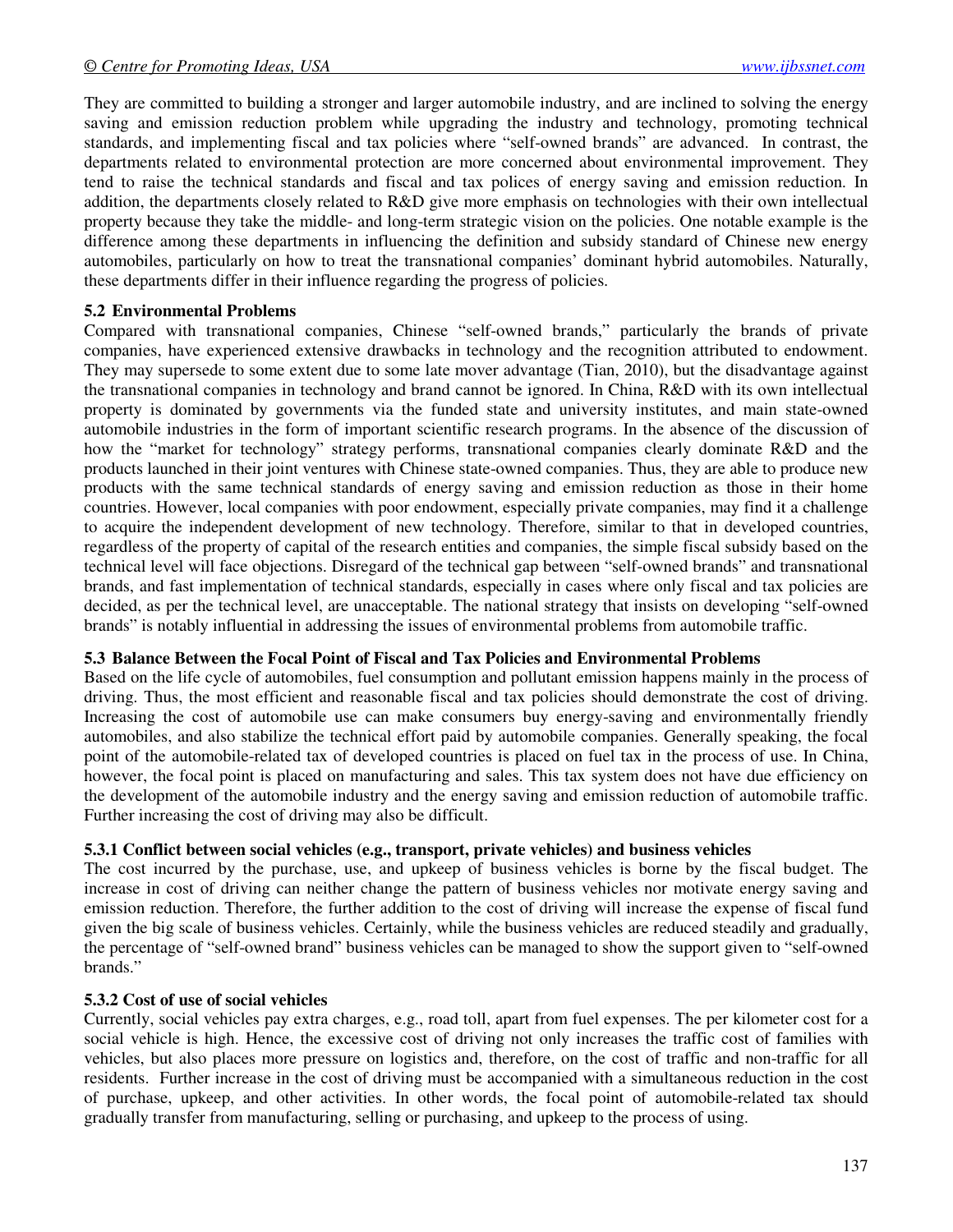### **5.3.3 Conflict between residents with and without vehicles**

Energy saving and emission reduction are helpful in improving the environment, and the residents without vehicles benefit from this, too. However, as a country with a large low-income population, the direct subsidy from the fiscal budget for energy-saving vehicles, notwithstanding new energy vehicles, is not fair to the low income population who do not buy vehicles and only take public transportation. The policy does not conform to the principle of the "environmental externality cost taken by polluters." At present, it may not be regarded as a simple environmental problem in which increasing the cost of driving or subsidizing low fuel consumption and low emission vehicles is used to adjust the fuel consumption of vehicles and increase the efficiency of energy saving and emission reduction in automobile traffic, but a political economic problem involving multiple parties.

## *6. Policy Solution Analysis*

Based on the above discussion, China has many constraints influencing the fast progress of its overall policy system for energy saving and emission reduction in automobile traffic. The task of forming an effective overall policy system and increasing the actual efficiency will test the intelligence of the decision design departments and administrative departments. In recent years, focus has been given to new energy vehicles, to which the increment of support is necessary. However, the support policy for new energy vehicles cannot avoid the constraints discussed by this present paper. Meanwhile, subject to technical constraints, new energy vehicles cannot easily take a position in the mainstream in the short and medium time horizon (this issue will be analyzed in another paper due to space constraints). Here, the policy and measures that may increase the efficiency of energy saving and emission reduction in automobile traffic for China are explored on the basis of traditional vehicles as mainstream as well as the above constraints.

This paper argues that, under the existing constraints, a policy of "limit the new, expel the old" may be considered for new and current owner markets. Effort from multiple sources will be needed. Automobile companies should not only be encouraged to conduct R&D of new energy automobiles and speed up the pace of industrialization and commercialization, but also to improve the technical level of traditional inner combustion engines in the sense of energy saving and emission reduction. Consumers should be encouraged to buy vehicles with low fuel consumption and low emission. Older types of vehicles in use should be abandoned soon to lower fuel consumption and emission as a whole. Certainly, one indispensable way to relieve city congestion and improve the average driving speed is to make policies for developing public traffic and reducing the average mileage of private vehicles. However, given the ineffective control of the total quantity of automobiles, the inability to change preferences in automobile consumption in a short period, and the impossibility of increasing the percentage of new energy vehicles, the efficiency of energy saving and emission reduction in automobile traffic will directly hinge on the improvement in average fuel consumption and emission levels from existing vehicles, for the time being. Based on the constitution of the emission share in 2010, 20.2% of the oldest vehicles in China emit 70.4% nitrogen oxides, 64.2% hydrocarbon, 59.3% carbon monoxide, and 91.1% particulate matters (Note 1). Therefore, based on the special policy background and market environment, the policy "limit the new, expel the old" is plausible. "Limit the new" means gradually promoting technical standards of energy saving and emission reduction for new vehicles, and keeping out the types not in compliance with standards. "Expel the old" means speeding up the pace of abandoning old types of vehicles, and realizing the rolling improvement in average fuel consumption and emission levels for the existing ones.

Stated specifically, in the new automobile market, only energy saving technical standards are adopted and will be gradually improved according to the technical progress of "self-owned brands," whereas fiscal or tax policies that stress on incentive and punishment measures against technical levels will not be considered. In the new automobile market, these policies will gradually improve the energy saving and emission reduction technical levels. The preferential subsidy on transnational companies that own superior technical standards can be avoided, thus favoring "self-owned brands." The incentive fiscal policy, one of the policies in many developed countries, adopted in the new automobile market with energy-saving technology is effective, such as the subsidy program for hybrid vehicles in Japan and the US. In addition, the combined policy of "incentive and punishment" works more effectively. Sun (2011) used a mixed CGE with an automobile quantity to analyze and simulate the "incentive and punishment" fiscal policy. The quantitative findings show that, from the perspective of macroeconomy and overall benefit of the automobile market and energy saving and emission reduction, simple incentive and punishment are far less effective than the combined policy.